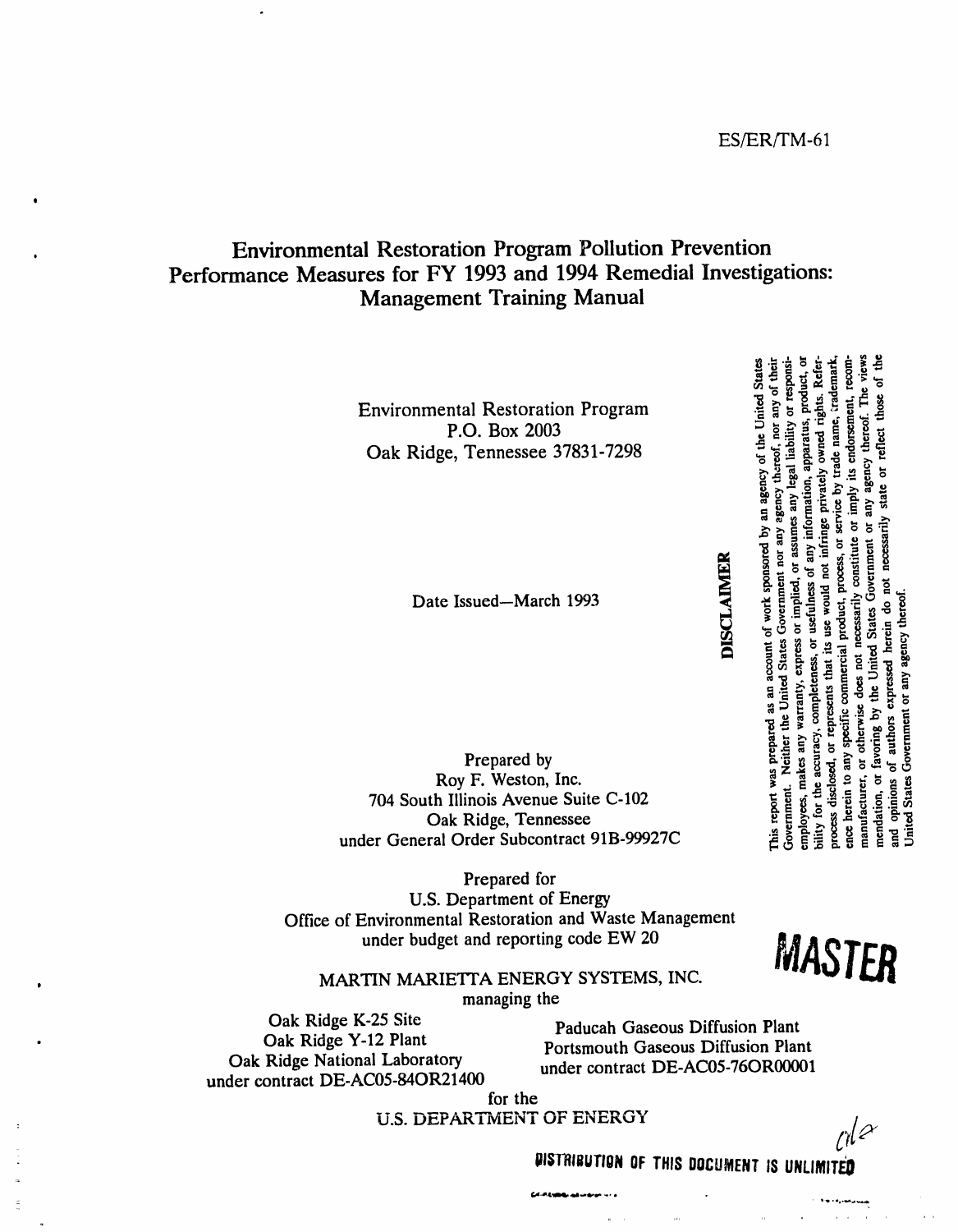

**I**r**l**

.j

## **Numerical Scoring System**



Created for: Martin Marietta Energy Systems, Inc**.** Created by: Roy F. Weston**,** Inc.

## Welcome to the NSS

his computer-based program is designed<br>  $\Box$  **11** he back cover of your Numerical<br>  $\Box$  **11** he back cover of your Numerical to help waste generators in the Environ-<br>  $\parallel$  he back cover of your Numerical<br>
Scoring System Training Manual should mental Restoration (ER) Program prevent Scoring System Training Manual should pollution at the DOE Oak Ridge Field contain a diskette (pictured below) with a pollution at the DOE Oak Ridge Field contain a diskette (pictured below) with Office (DOE-OR) facilities in Oak Ridge, copy of the NSS program. Installation Office (DOE-OR) facilities in Oak Ridge, copy of the NSS program. Installation Paducah, and Portsmouth. The Numerical instructions are provided on page 2. Paducah, and Portsmouth. The Numerical Scoring System (NSS) is an interactive system designed to main**t**ain data on ER Program pollution prevention efforts and to

measure the success **o**f these efforts t**h**rough the ER Program life cycle. At any time, if you have questions about this program, please c**o**ntact Bernard Phifer, at 615-576-4020.



i in <u>die see die Nationale en die Verschilden van die Verschilden van die Stads</u>

The questionnaires in the NSS are divided *Hardware Requirements* into three sections. The first section into three sections. The first section<br>consists of general questions which apply to  $\int_{\text{order to inertial and min}}^{\text{max}}$  to estimate every phase of the program. These<br>questions were developed from the questions were developed from the **example of the required elements** in the **back** of manual) pollution prevention program and the **repulsion o IBM** (or compatible) PC **•** IBM (or compatible) PC was eminimization. The second is the **•** Hard drive with at least 1.6 MB of **parallelly** are all the second is the **parallelly** and  $\alpha$ waste minimization. The second is the second is the available space phase**-**specific secti**o**n. The ques**t**i**o**ns were **•** 4 MB RAM developed from the common elements which apply to each ER phase. The third

section is the set of questions developed<br>from waste reduction techniques based on different types of<br>waste streams and is investigati**o**n phase**. .**

from waste reducti**o**n *Ca//your central pollution* waste streams and is (**Bernard** Phifer) at<br>designed specifically 615-576-4020 for help • designed specifically 615**-**576-4020 for help. <sup>f</sup>**or** the remed**i**al

<u>Introduction to NSS , Page 1</u>

=

## **i i iii**m**l**

order to install and run the software

- 
- 
- 
-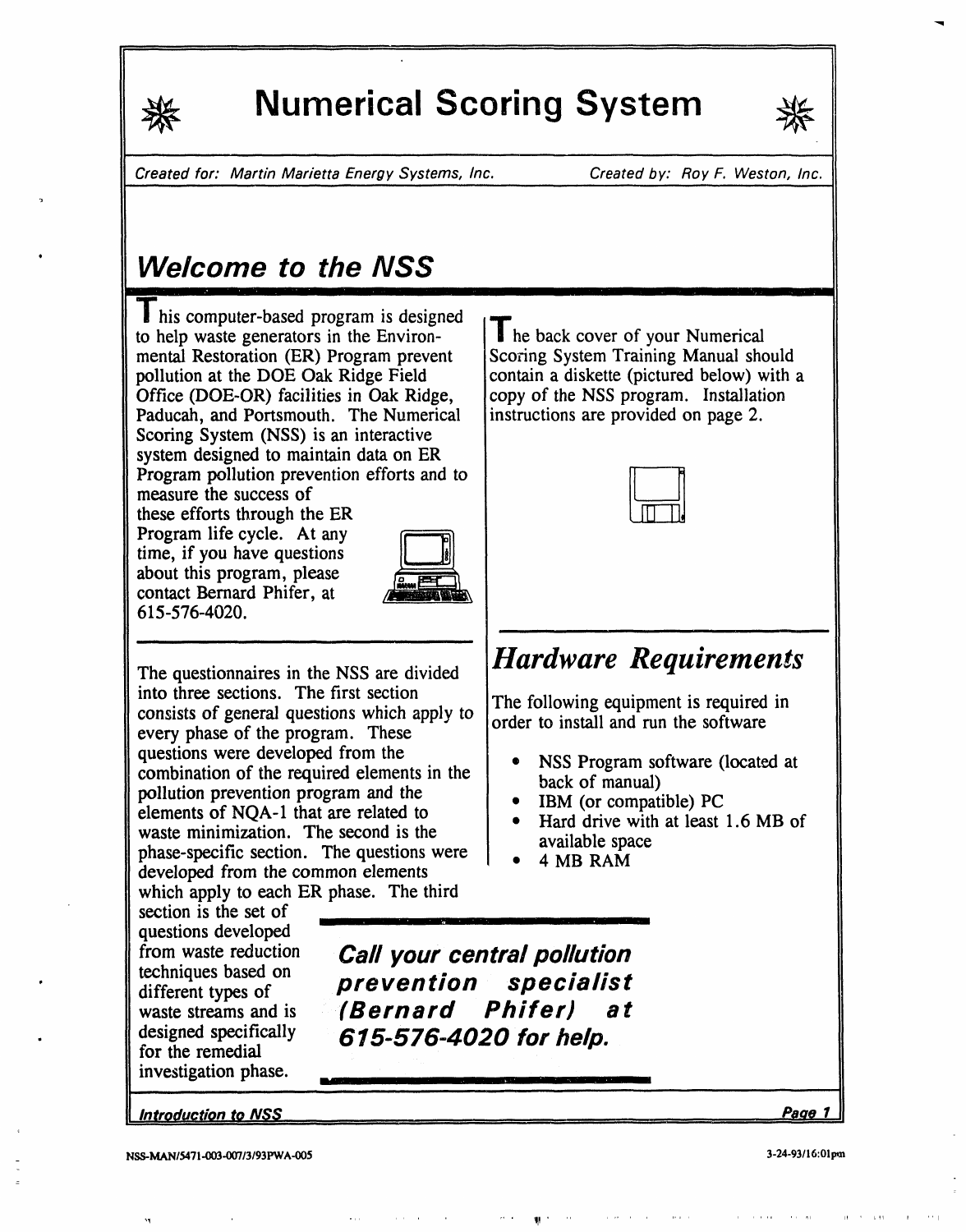$\bullet$ 

 $\overline{a}$ 

 $\bar{\phantom{a}}$ 

 $\mathbf{m}$ 

 $\label{eq:1.1} \mathbf{u}(\mathbf{u}) = \mathbf{u}(\mathbf{u}) + \mathbf{u}(\mathbf{u}) = \mathbf{u}(\mathbf{u}) + \mathbf{u}(\mathbf{u})$ 

 $\mathcal{O}(\mathcal{A}^{\mathcal{A}})$  , where  $\mathcal{O}(\mathcal{A}^{\mathcal{A}})$  is the contribution of  $\mathcal{A}^{\mathcal{A}}$ 

====

٦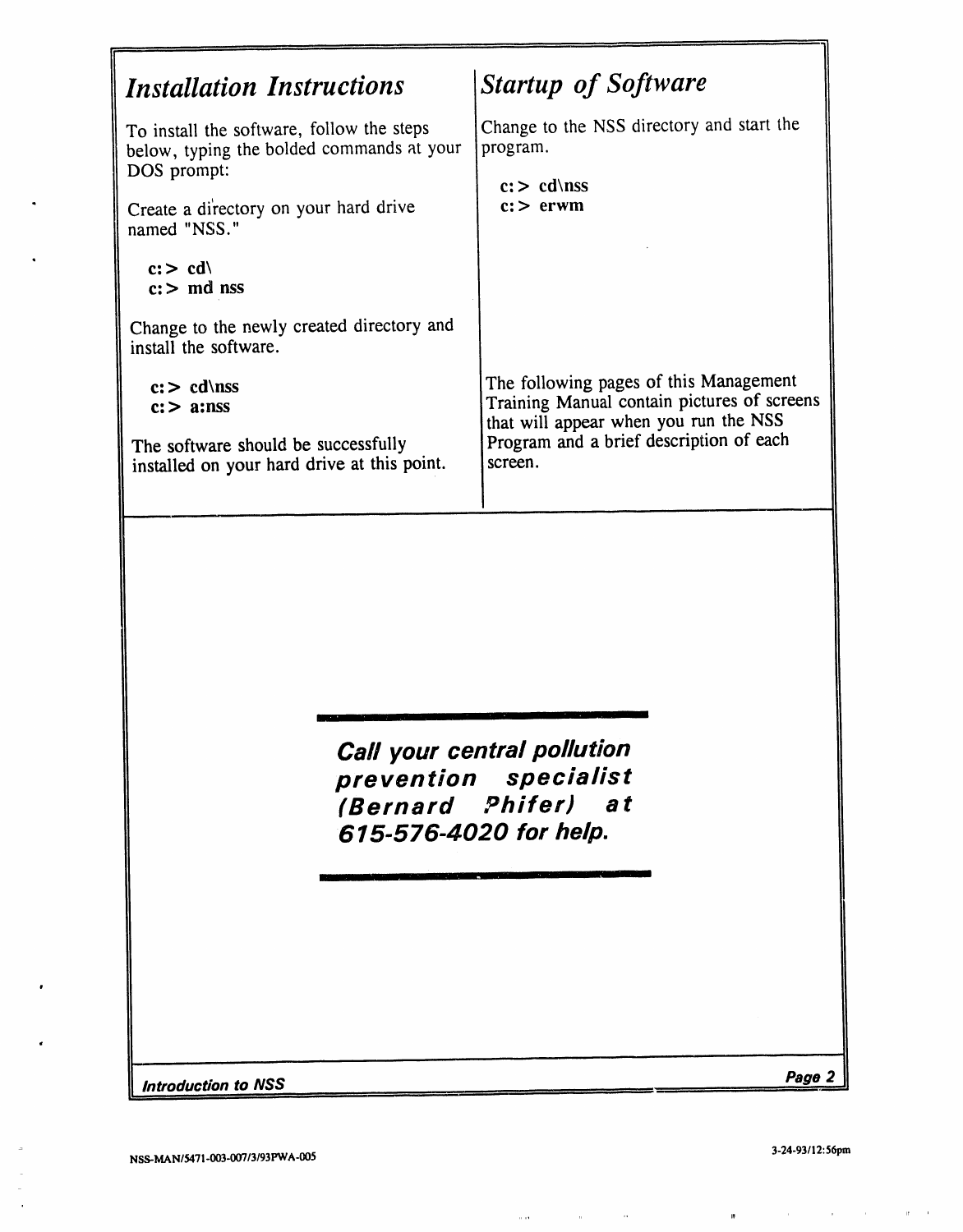| Welcome to the<br>Tutorial<br>Welcome to the ERWM pollution prevention software. This software is<br>a user-friendly program that guides the waste generator through a series<br>of questions that help the generator determine techniques the generator<br>might implement to reduce waste. To use this software the generator<br>should first input information about the project that is being worked. |
|-----------------------------------------------------------------------------------------------------------------------------------------------------------------------------------------------------------------------------------------------------------------------------------------------------------------------------------------------------------------------------------------------------------|
|-----------------------------------------------------------------------------------------------------------------------------------------------------------------------------------------------------------------------------------------------------------------------------------------------------------------------------------------------------------------------------------------------------------|

This is'the **o**pen**i**ng sc**r**een that appears **o**nce the NSS Pr**o**gra**m** has been initiated. A tutorial is pr**o**vi**d**ed **i**n case a**dd**iti**o**nal **i**nf**or**mati**o**n **i**s nee**d**ed t**o** use the NSS. The use**r** accesses the NSS by the ESCape key.

 $\frac{1}{\beta}$  $\bar{\mathbb{E}}$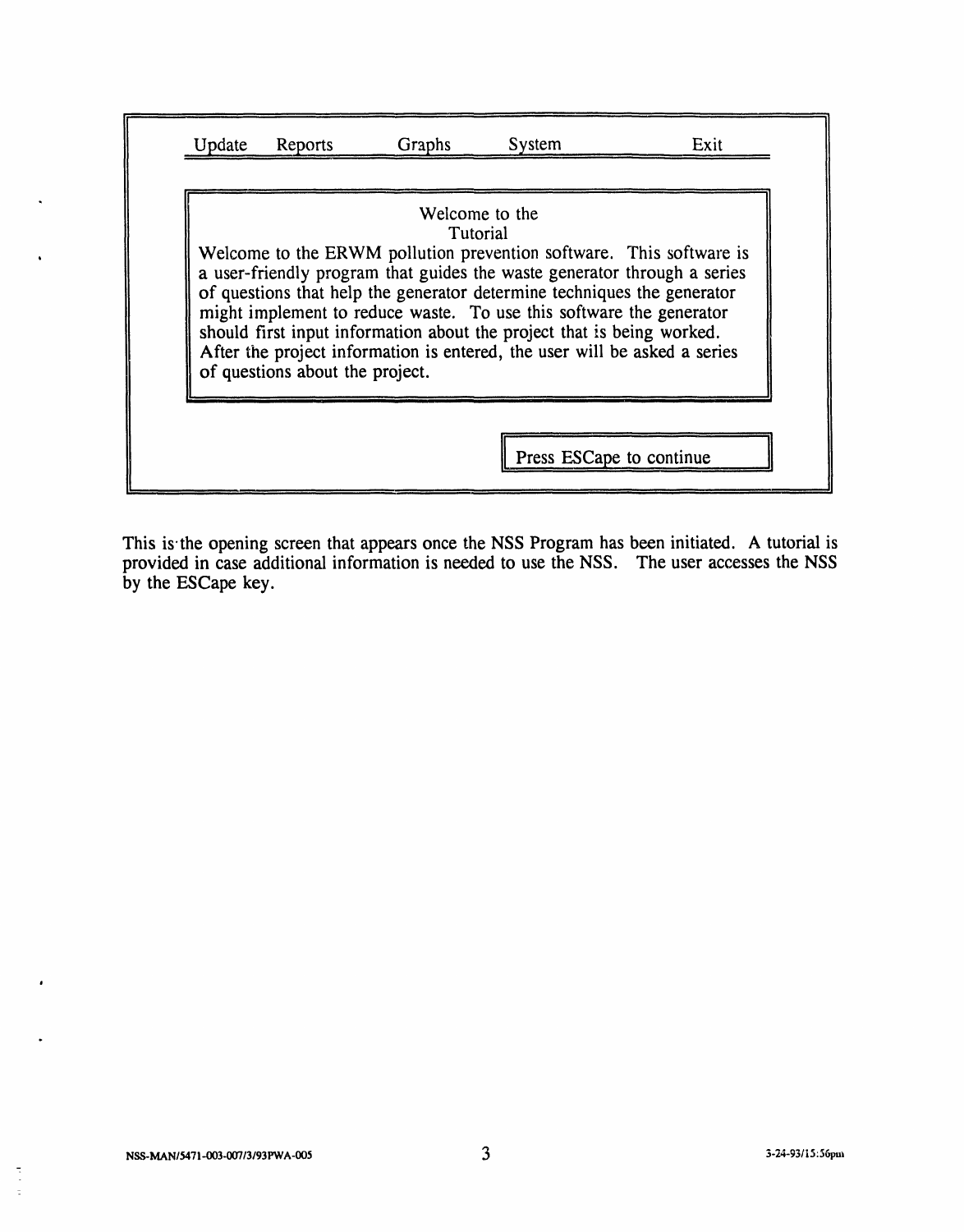| Update                            | Reports                                                                        | Graphs                                                                                                                                         | System                                  | Exit |
|-----------------------------------|--------------------------------------------------------------------------------|------------------------------------------------------------------------------------------------------------------------------------------------|-----------------------------------------|------|
| Select Appropriate Letter         |                                                                                |                                                                                                                                                |                                         |      |
| <b>Update Project Information</b> | <b>Update Hierarchy Information</b><br><b>Update Effectiveness Information</b> |                                                                                                                                                |                                         |      |
|                                   |                                                                                | Welcome to the<br><b>Environmental Restoration Waste</b><br>Management (ERWM)<br><b>Pollution Prevention</b><br>Numerical Scoring System (NSS) |                                         |      |
|                                   |                                                                                | Created by: Roy F. Weston, INC.<br>704 S. Illinois Avenue<br>Suite C-102<br>Oak Ridge, Tennessee 37830<br>(615) 483-7756                       |                                         |      |
|                                   |                                                                                |                                                                                                                                                | Update information for the NSS software |      |

This is the main menu screen. The main menu consists of five (5) choices: update, reports, graphs, system, and exit. The update choice allows the user to update the project information, the hierarchy information, and the effectiveness information. The reports menu consists of ten (10) categories from which the user can get information. These categories are the NSS score report, the list of project answers, the list of phase answers, the list of waste stream answers, the types of waste, the list of the waste stream effectiveness, the hierarchy information, the waste volume information, answer analysis, and ali NSS scores. The graphs menu lets the user choose to print graphs for the individual questions and for the o*v*erall question information. The system option has five (5) choices for the user. The user can back up the database, restore the database to its **o**riginal structure, provi**d**e the sc**o**ring inf**o**rmation, tur**n** the intro**d**uctory screen on or off, and access the tuto**ri**al. The last choice available to the user from the main menu is to exit the NSS program.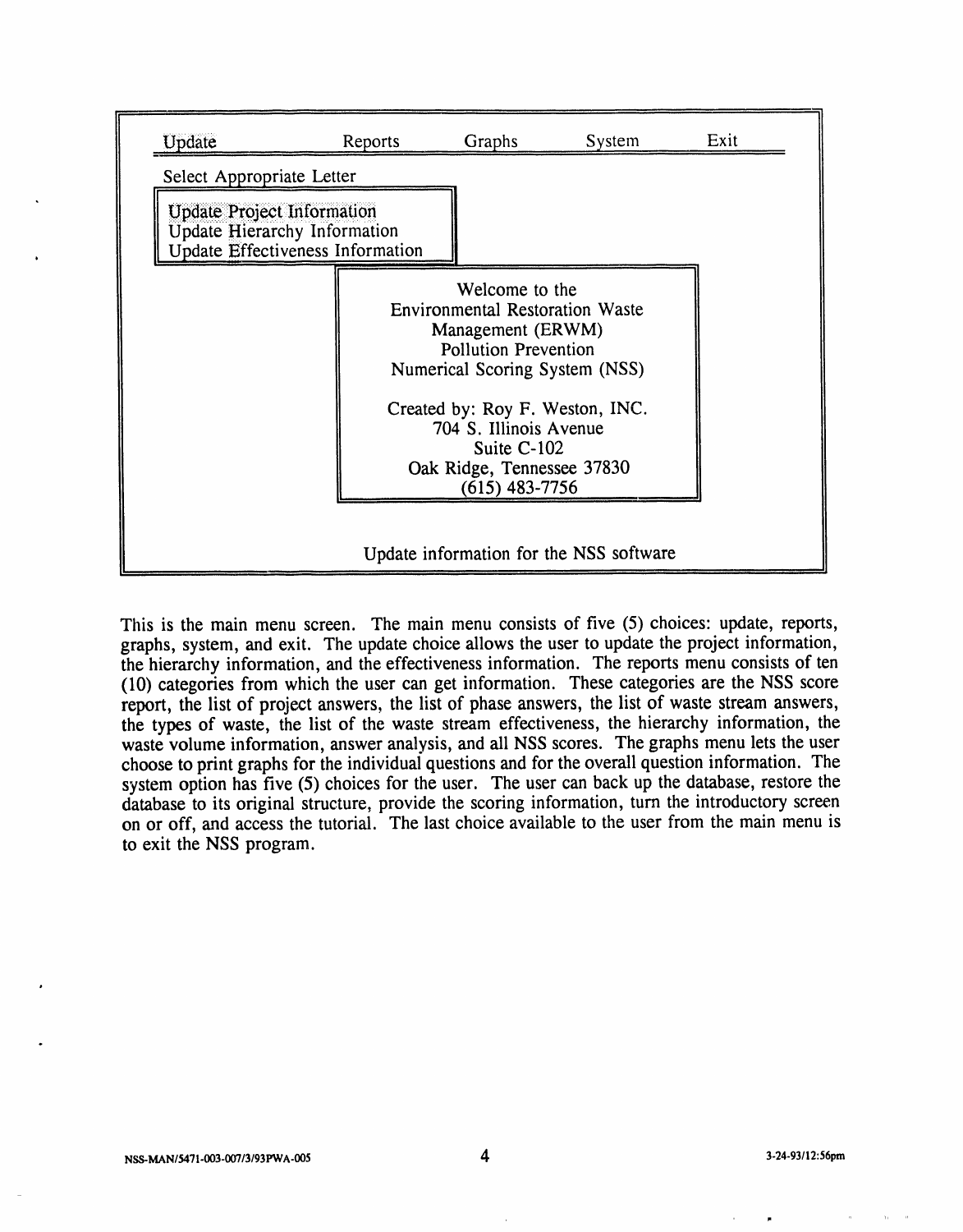| Update                                                                    | Reports | Graphs<br>Project Information | System                                          | Exit |
|---------------------------------------------------------------------------|---------|-------------------------------|-------------------------------------------------|------|
| Project Name:                                                             |         |                               | Next<br>Previous<br>Add                         |      |
| Project Manager:<br>Phone:<br>Badge No:                                   |         |                               | Modify<br>Delete<br>Search<br>Gen. Ques         |      |
| Generator:<br>Phone:<br>Project Site:<br>Plant:                           |         |                               | <b>Phase Ques</b><br>Waste Info<br>Help<br>Quit |      |
| Life Cycle Cost<br>Cost of Min:<br><b>Actual Cost:</b><br>Projected Cost: |         |                               |                                                 |      |
|                                                                           |         | Display Next Project          |                                                 |      |

The above screen is presented in the NSS when the user chooses to "Update Project Information." Using the menu on the right of the screen, the user can scroll forward through the different projects by choosing "Next" or scroll backward by choosing "Previous." The user can also search through the list of projects using the "Search" command. From this menu, the can also search through the list of projects using the "Search" command. From this menu, the user can change information in an existing project with the "Modify" command and remove existing projects using the "Delete" command. The user can also supplement the database with another project by using the "Add" command. Once the project has been identified and is on another project by using the "Add" command. Once the project has been identified and is on th**e** sc**r**een, th**e** us**er** can **re**vi**e**w, modif**y**, o**r** answ**er** th**e** th**ree** s**e**ts of qu**e**stions**.** Th**e** g**e**n**er**ato**r** qu**es**tions a**re** acc**e**ssed with th**e** "G**e**n. Qu**e**s" command, th**e** phase qu**e**stions a**re** acc**e**ssed with **t**h**e** "**P**has**e** Qu**e**s" command, and th**e** was**te** st**re**am qu**e**s**t**ions a**r**e acc**e**ssed with the "Wast**e I**nfo" command**. I**f th**e** u**se**r ha**s** an**y** p**r**ob**le**ms with **t**h**e** choic**e**s, on-**l**in**e** a**ss**i**st**ance i**s** availabl**e** u**s**ing the "H**e**lp" command**.** Th**e** us**er** can **r**etu**r**n to th**e** main m**e**nu with th**e** "Quit" command**.**

To "Add" a n**e**w project, **t**h**e** u**ser** provid**es t**h**e** info**r**mation at the **le**ft side of th**e** screen.

z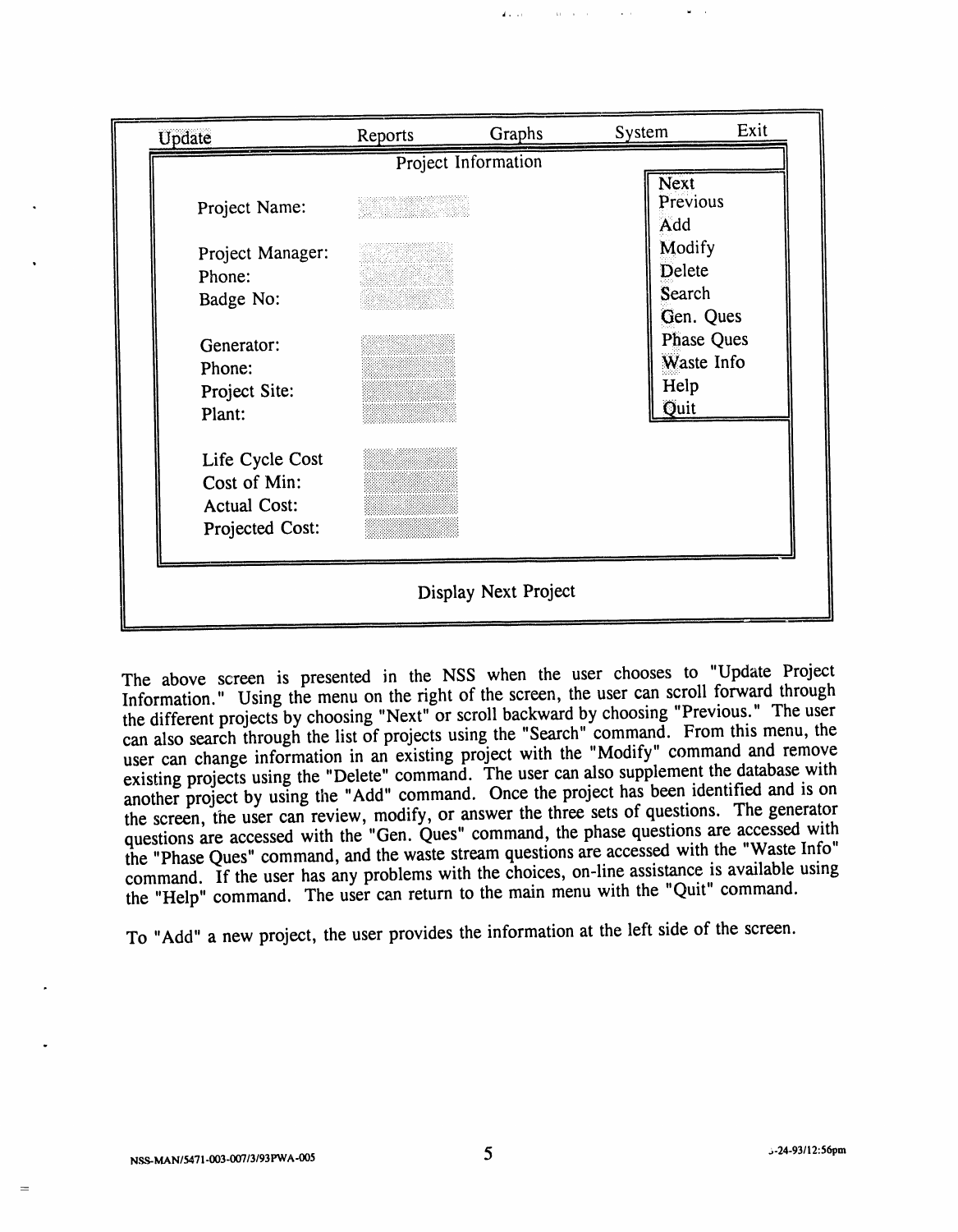| Update                                                 | Reports | Graphs                      | System                                                                | Exit |
|--------------------------------------------------------|---------|-----------------------------|-----------------------------------------------------------------------|------|
| Technique No.:<br>Technique Desc.:<br>Hierarchy Index: |         | Hierarchy Index Information | Next<br>Previous<br>Add<br>Modify<br>Delete<br>Search<br>Help<br>Quit |      |
|                                                        |         | Display next hierarchy      |                                                                       |      |

The above screen is presented in the NSS when the user chooses to "Update Hierarchy Information." Using the menu on the right of the screen, the user can scroll forward through the different indexes by choosing "Next" or scroll backward by choosing "Previous." The user can also search through the entire list of hierarchies using the "Search" command. From this menu, the user can change the hierarchy index with the "Modify" command and remove existing hierarchies with the "Delete" command. The user can also supplement the database with another hierarchy index by using the "Add" command. If the user has any problems with the choices, on-line assistance is available by using the "Help" command. The user can return to the main menu with the "Quit" command.

To "Add" a new hierarchy index, the user provides the information located on the left side of the screen.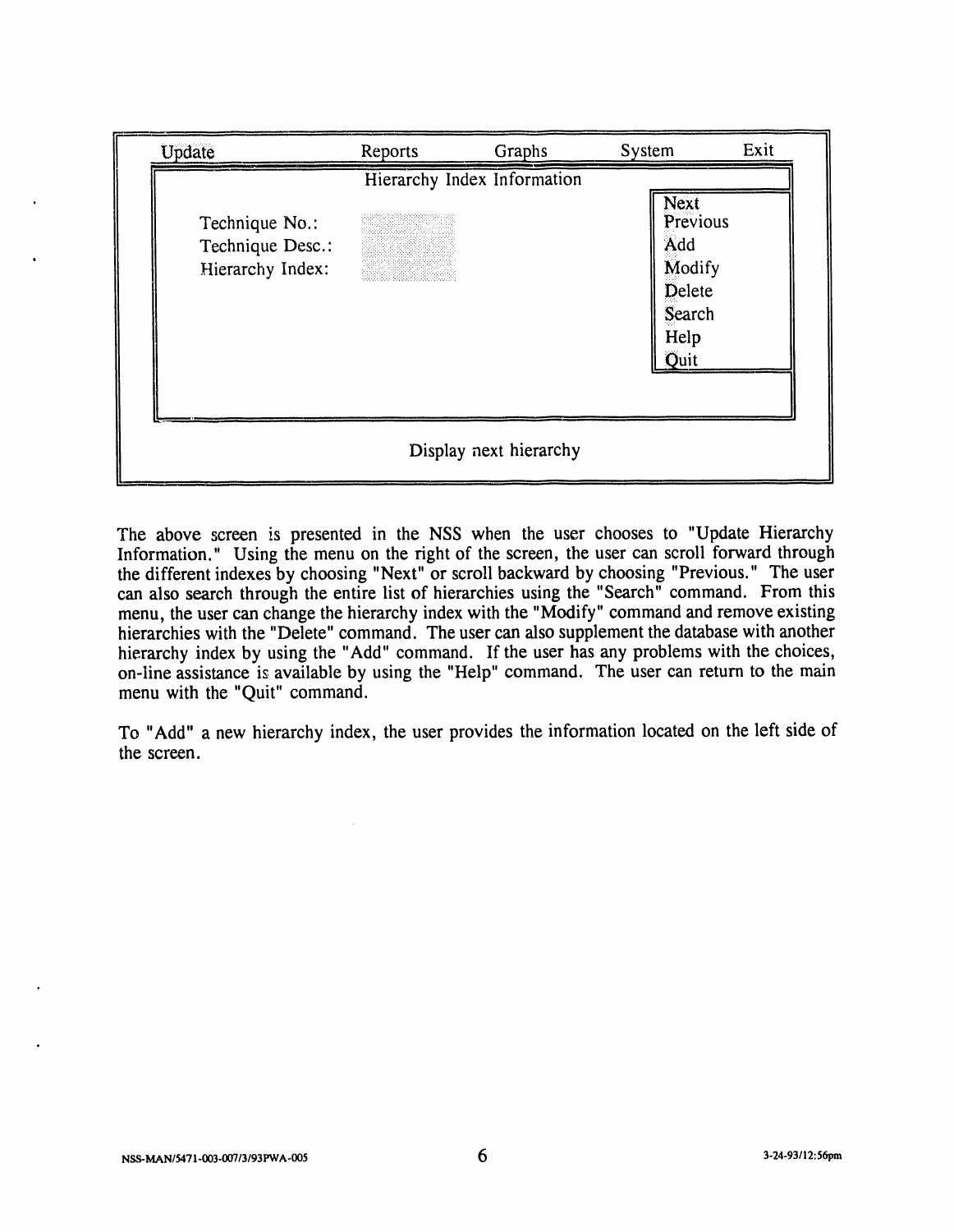| <b>Waste Reduction Effectiveness</b>                                |
|---------------------------------------------------------------------|
| Waste Reduction Technique:<br>Waste Stream:<br>Effectiveness value: |

The above screen is presented in the NSS when the user chooses to "Update Effectiveness Information." Using the menu on the right of the screen, the user can scroll forward through the different indexes by choosing "Next" or scroll backward by choosing "Previous." The user can also search through the entire list of effectiveness for waste reduction techniques using the "Search" command. From this menu, the user can change the effectiveness with the "Modify" command and remove the effectiveness technique with the "Delete" command. The user can also supplement the da**t**abase with the "Add" command. If the user has any problems with the choices, on-line assis**t**ance is available by using the "Help" command. The user can return to the main menu with the "Quit" command.

To "Add" a new waste reduction technique effectiveness, the user provides the information located on the left side of the screen.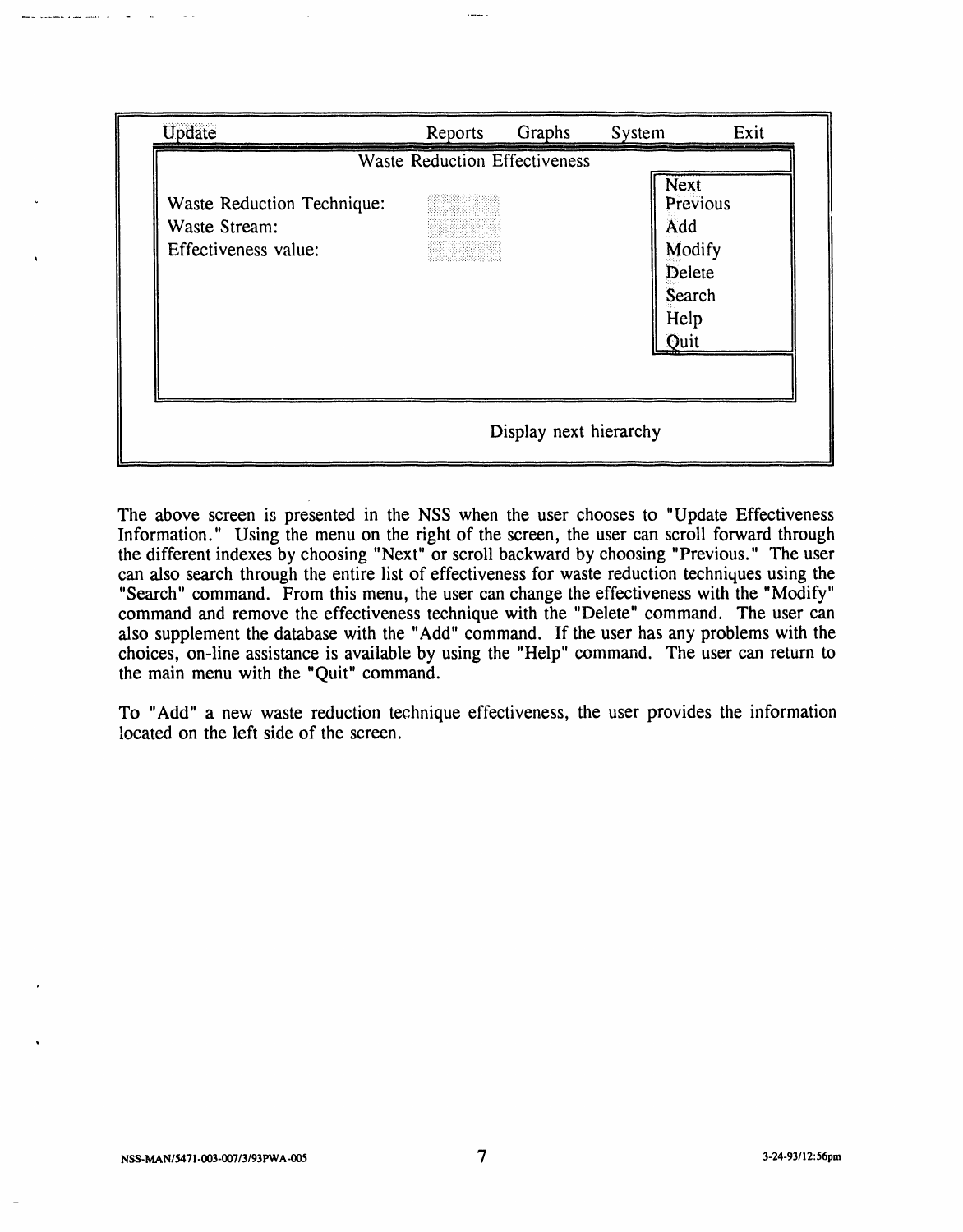| Update | Reports                                                                                                                                                                                                                                                                  | Graphs | System | Exit |
|--------|--------------------------------------------------------------------------------------------------------------------------------------------------------------------------------------------------------------------------------------------------------------------------|--------|--------|------|
|        | Select Appropriate Letter                                                                                                                                                                                                                                                |        |        |      |
|        | NSS Score Report<br><b>List Project Answers</b><br><b>List Phase Answers</b><br>List Waste Stream Answers<br>List types of Waste<br>List Waste Stream Effectiveness<br>List Hierarchy Information<br>Waste Volume Information<br>Answer Analysis<br>Print All NSS scores |        |        |      |
|        |                                                                                                                                                                                                                                                                          |        |        |      |

The above screen lists the different reports available to the user. The reports menu consists of ten (10) different categories of information that the NSS can provide for the user. The user can choose to see the NSS score report by performance section or plant and can see the report on the screen, send it to the printer, or file it. The screen for this choice is presented on the next page.

The user can see the answers by project for the project questions, the phase questions, and the waste stream questions by choosing the appropriate category, "List Project Answers," "List Phase Answers," and "List Waste Stream Answers," respectively.

Additional information that can be obtained from this screen are the types of waste, the waste stream effectiveness, the hierarchy information, the waste volume information, answer analysis, and ali NSS scores.

الأراسية للتداعى المتهر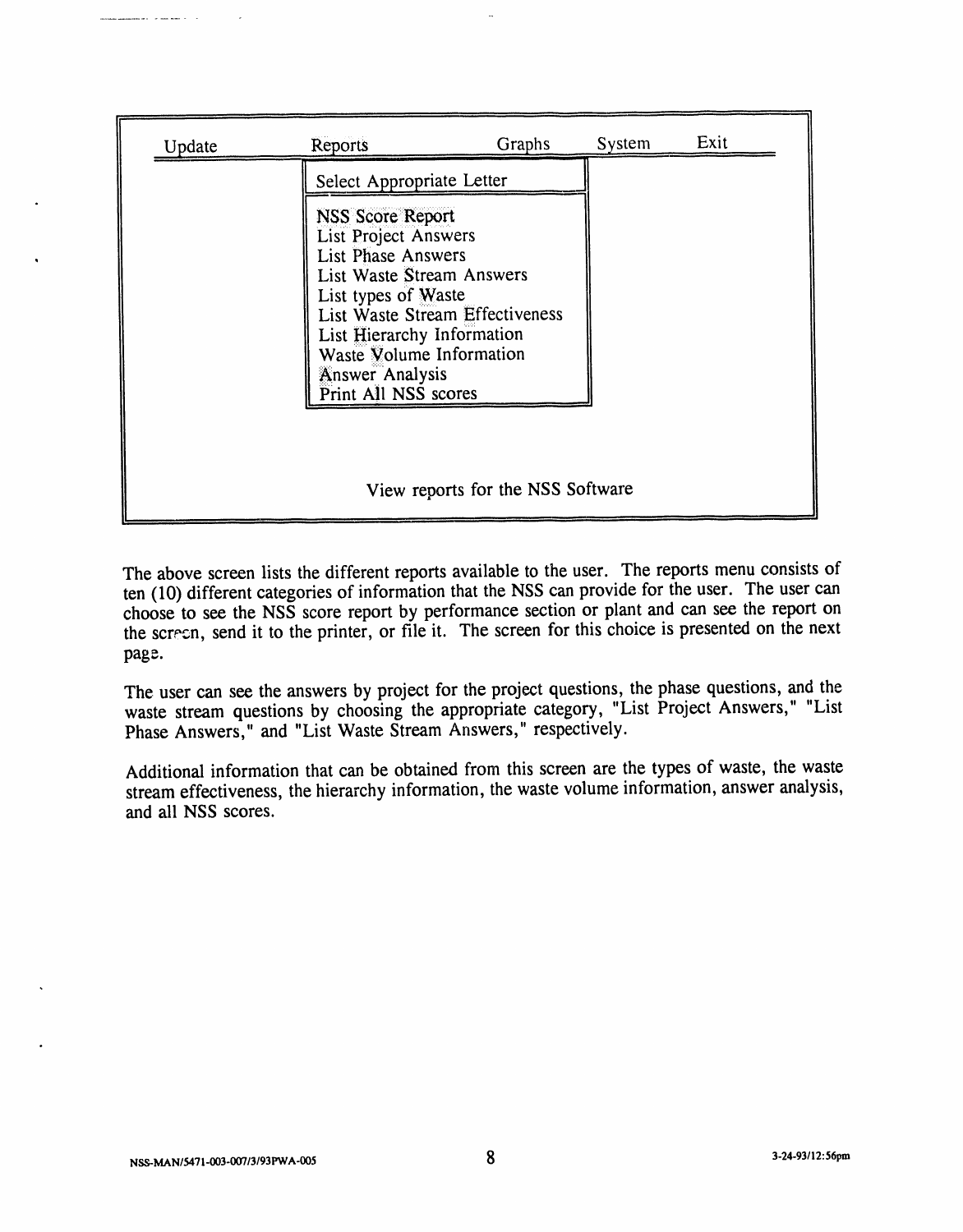| Update |                                                                                                          | Reports | Graphs                                                                          | System                              | Exit |
|--------|----------------------------------------------------------------------------------------------------------|---------|---------------------------------------------------------------------------------|-------------------------------------|------|
|        |                                                                                                          |         | Project Information                                                             |                                     |      |
|        | Section<br>Training<br><b>SA Audits</b><br>) Field Imp<br>) Document<br>) Tech Tran<br>) Planning<br>All |         | Plant<br>$Y-12$<br>$X-10$<br>$) K-25$<br>$()$ Pad.<br>) port<br>$1$ Proj<br>All | Output<br>Screen<br>Printer<br>File |      |
|        | Cancel                                                                                                   |         |                                                                                 | Continue                            |      |
|        | Use mouse or Enter key to choose section, plant, and output for report                                   |         |                                                                                 |                                     |      |

If the user chooses "NSS Score Report" from the previous screen, this screen is displayed. At this point, the user can select the categories of interest to be displayed and the output destination. "Cancel" returns the user to the NSS main menu. "Continue" allows the user to select the project of interest; the score is reported in the format below.

|    | Update | <b>Reports</b>                                                                                                                                                | Graphs              | System | Exit |  |
|----|--------|---------------------------------------------------------------------------------------------------------------------------------------------------------------|---------------------|--------|------|--|
|    |        |                                                                                                                                                               | Project Information |        |      |  |
|    |        | NSS Score for project<br>Training Score:<br>Self-Assessment audit score:<br>Field implementation score:<br>Documentation score:<br>Technology transfer score: |                     |        |      |  |
|    |        |                                                                                                                                                               |                     |        |      |  |
| ÷. |        | Press RETURN to continue                                                                                                                                      |                     |        |      |  |
|    |        |                                                                                                                                                               |                     |        |      |  |

**NSS-MAN***/*5**47**1**-00**3**-007***/*3*1***9**3PWA**-00**<sup>5</sup> 9 <sup>3</sup>**-2**4**-9**3*/***1**5:5**8pm**

m

**OSHEE**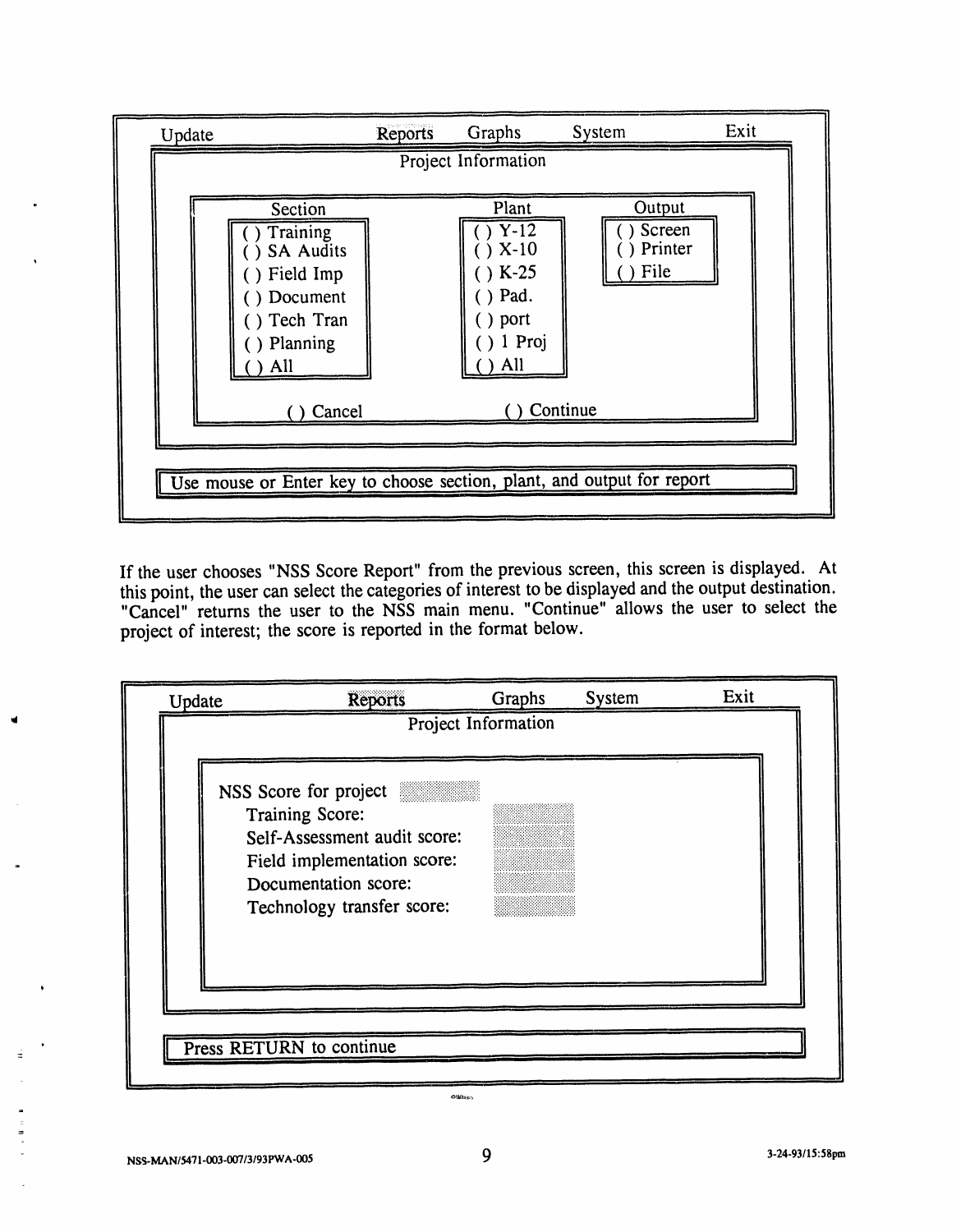| Update | Reports | Graphs                                                                                                                                         | System                                   | Exit |
|--------|---------|------------------------------------------------------------------------------------------------------------------------------------------------|------------------------------------------|------|
|        |         |                                                                                                                                                | Select Appropriate Letter                |      |
|        |         |                                                                                                                                                | Graph Individual Questions               |      |
|        |         | Welcome to the<br><b>Environmental Restoration Waste</b><br>Management (ERWM)<br><b>Pollution Prevention</b><br>Numerical Scoring System (NSS) |                                          |      |
|        |         | Created by: Roy F. Weston, INC.<br>704 S. Illinois Avenue<br>Suite C-102<br>Oak Ridge, Tennessee 37830<br>$(615)$ 483-7756                     |                                          |      |
|        |         |                                                                                                                                                | Graph information about the NSS software |      |

From the main menu, the user can choose to graph the responses to the questions asked by the program by selecting "Graph Individual Questions." At this choice the screen below appears. program by selecting "Graph Individual Questions." At this choice the screen below appears. The user can choose what information is presented and whether the information is output on screen, to the printer, or in a file. "Cancel" returns the user to the main screen and "Continue" graphs the choice selected.



'

.o

I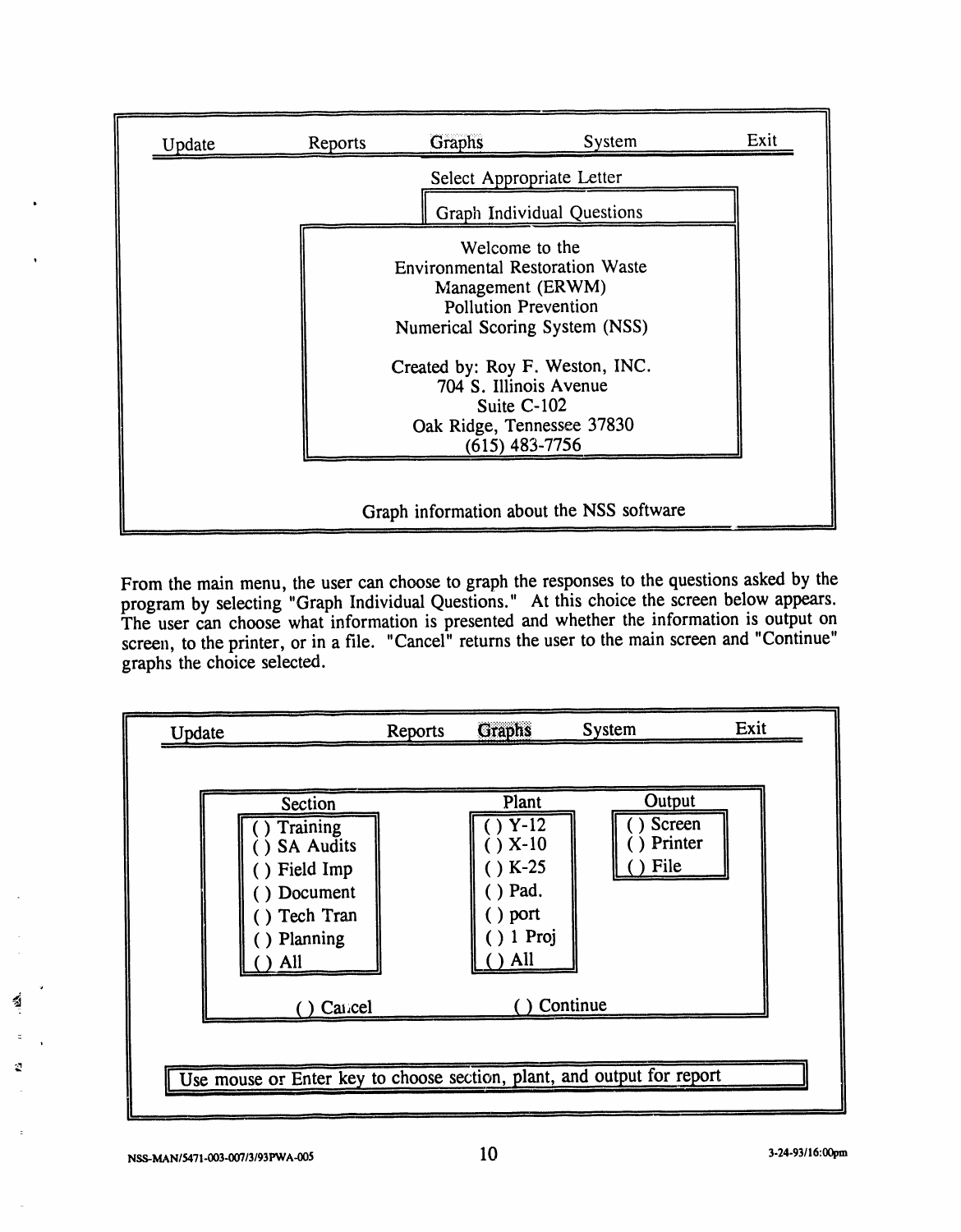| Reports | Graphs                   | <b>System</b>                                                                                                                                  | Exit |
|---------|--------------------------|------------------------------------------------------------------------------------------------------------------------------------------------|------|
|         |                          | Backup database<br>Restore database<br>Scoring information<br><b>Introductory Screens</b><br>Tutorial                                          |      |
|         |                          | Welcome to the<br><b>Environmental Restoration Waste</b><br>Management (ERWM)<br><b>Pollution Prevention</b><br>Numerical Scoring System (NSS) |      |
|         |                          | Created by: Roy F. Weston, INC.<br>704 S. Illinois Avenue<br>Suite C-102<br>Oak Ridge, Tennessee 37830<br>$(615)$ 483-7756                     |      |
|         | Perform system functions |                                                                                                                                                |      |

Under the "System" command on the main menu, the user can save the new information to the database by using the "Backup database" command. If the user decides that the inf*o*rmation should not be included in the database, the user can revert to the original information by using the "Restore database" command. The user can change the weighting factors and the importance of the different parts of the scoring by using the "Scoring information" command. If the user decides that the startup screeh **:**\_ unnecessary, the user can toggle the screen off by pressing the "Information Screens" command. The "Tutorial" will be implemented in future tasks.

'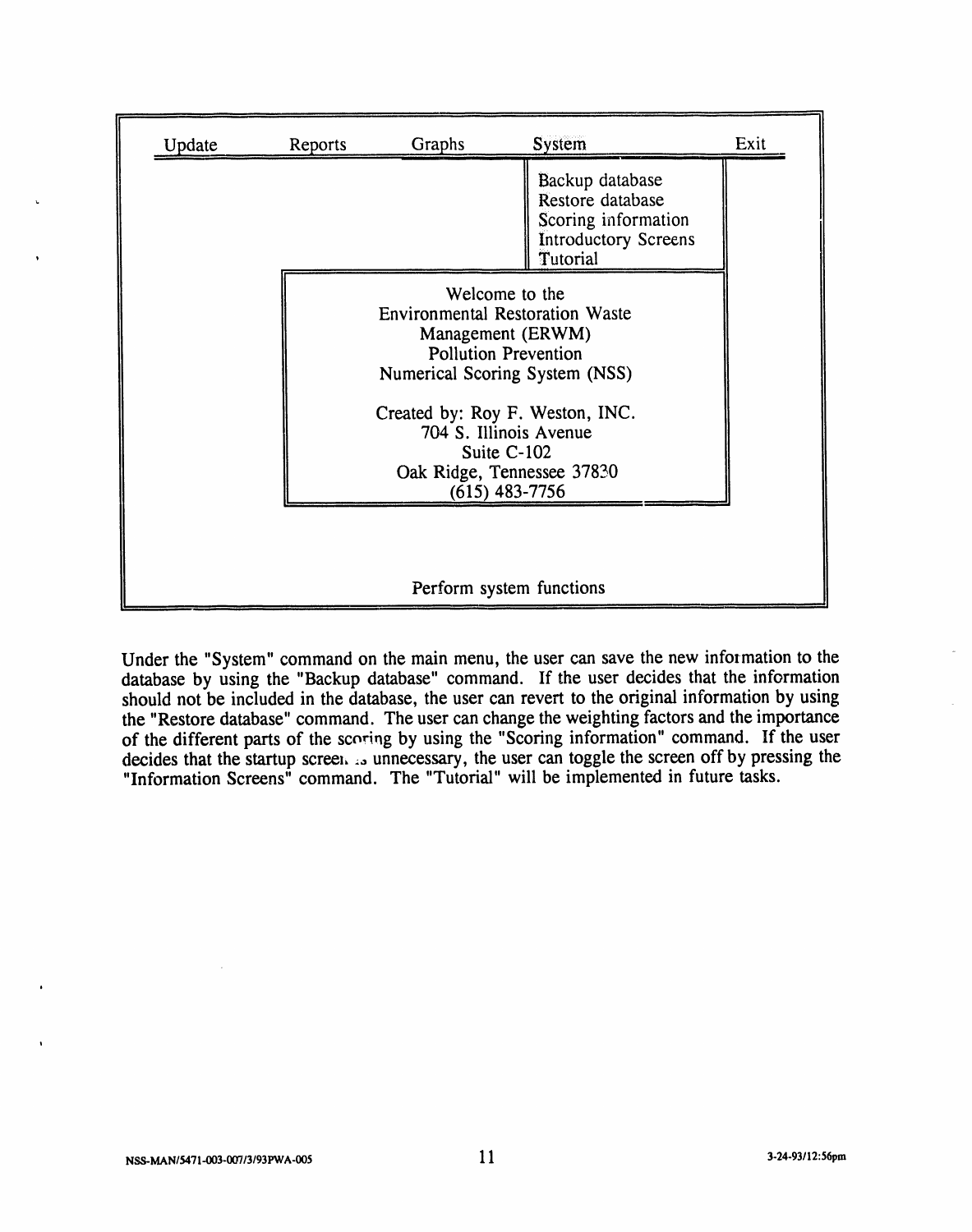| Update | Reports | Graphs                                                                                                                                                                                                                                                                       | System | Exit |
|--------|---------|------------------------------------------------------------------------------------------------------------------------------------------------------------------------------------------------------------------------------------------------------------------------------|--------|------|
|        |         |                                                                                                                                                                                                                                                                              |        |      |
|        |         | Welcome to the<br><b>Environmental Restoration Waste</b><br>Management (ERWM)<br><b>Pollution Prevention</b><br>Numerical Scoring System (NSS)<br>Created by: Roy F. Weston, INC.<br>704 S. Illinois Avenue<br>Suite C-102<br>Oak Ridge, Tennessee 37830<br>$(615)$ 483-7756 |        |      |
|        |         | Exit                                                                                                                                                                                                                                                                         |        |      |

The "Exit" command returns the user to the operating system.

 $\overline{a}$ 

 $\overline{a}$ 

 $\frac{1}{2}$  ,  $\frac{1}{2}$  ,  $\frac{1}{2}$ 

 $\hat{\mathbf{n}}$ 

 $\bar{r}$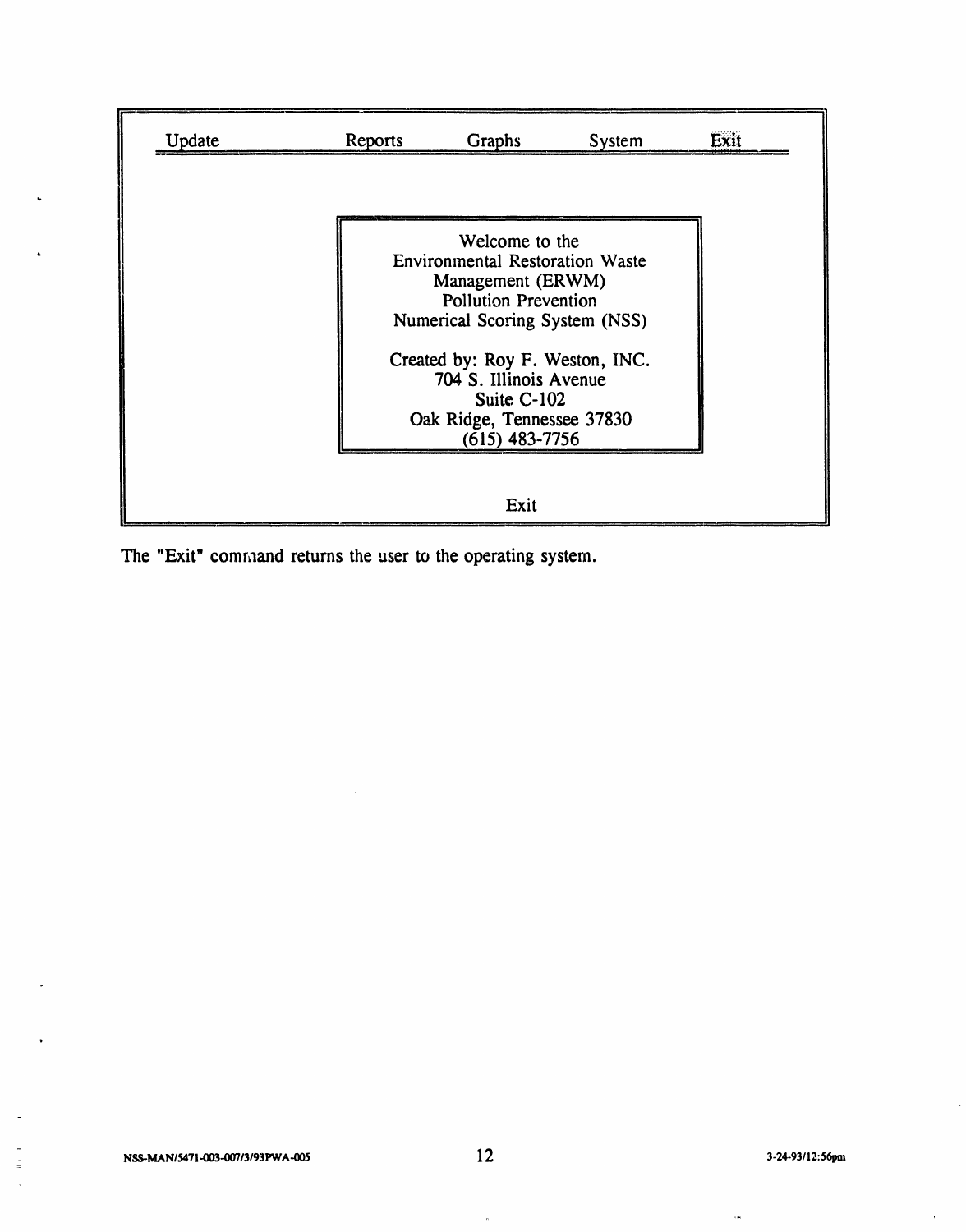#### ES/ER/TM-61

#### **DISTRIBUTION**

- 1. K. W. Cook
- 2. D. G. Cope
- 3. M. F. P. DeLozier
- 4. J. T. Grumski
- 5. B. L. Kimmel
- 6. B. E. Phifer
- 7. T. D. Taylor
- 8. Central Research Library
- 9-13. ER Document Management Center
	- 14. ORNL Laboratory Records
	- 15. E. J. Powell, DOE Oak Ridge Field Office, P. O. Box 2001, Oak Ridge, TN 37831-8541
- 16-17. R. L. Nace, Branch Chief, Nonenrichment Facilities, Oak Ridge Program Division, Office of Eastern Area Programs, Office of Environmental Restoration, EM-423, Trevion 2, U.S. Department of Energy, Washington, DC 20585
- 18-19. H. M. Thron, Chief, Enrichment Facilities, Oak Ridge Program Division, Office of Eastern Area Programs, Office of Environmental Restoration, EM-423, Trevion 2, U.S. Department of Energy, Washington, DC 20585
- 20-21. Office of Scientific and Technical Information, P.O. Box 62, Oak Ridge, TN 37831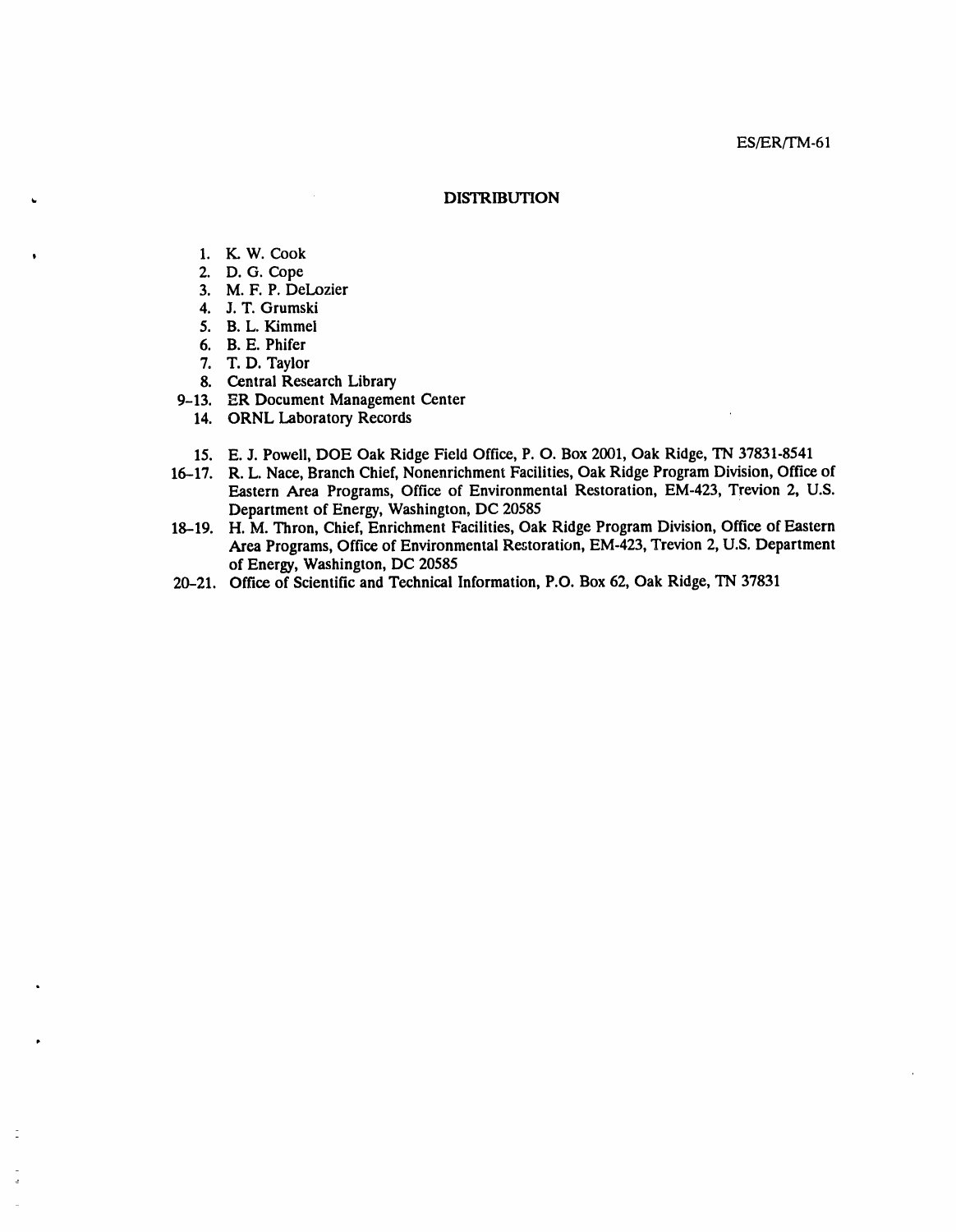

# DATE FILMFD 788193